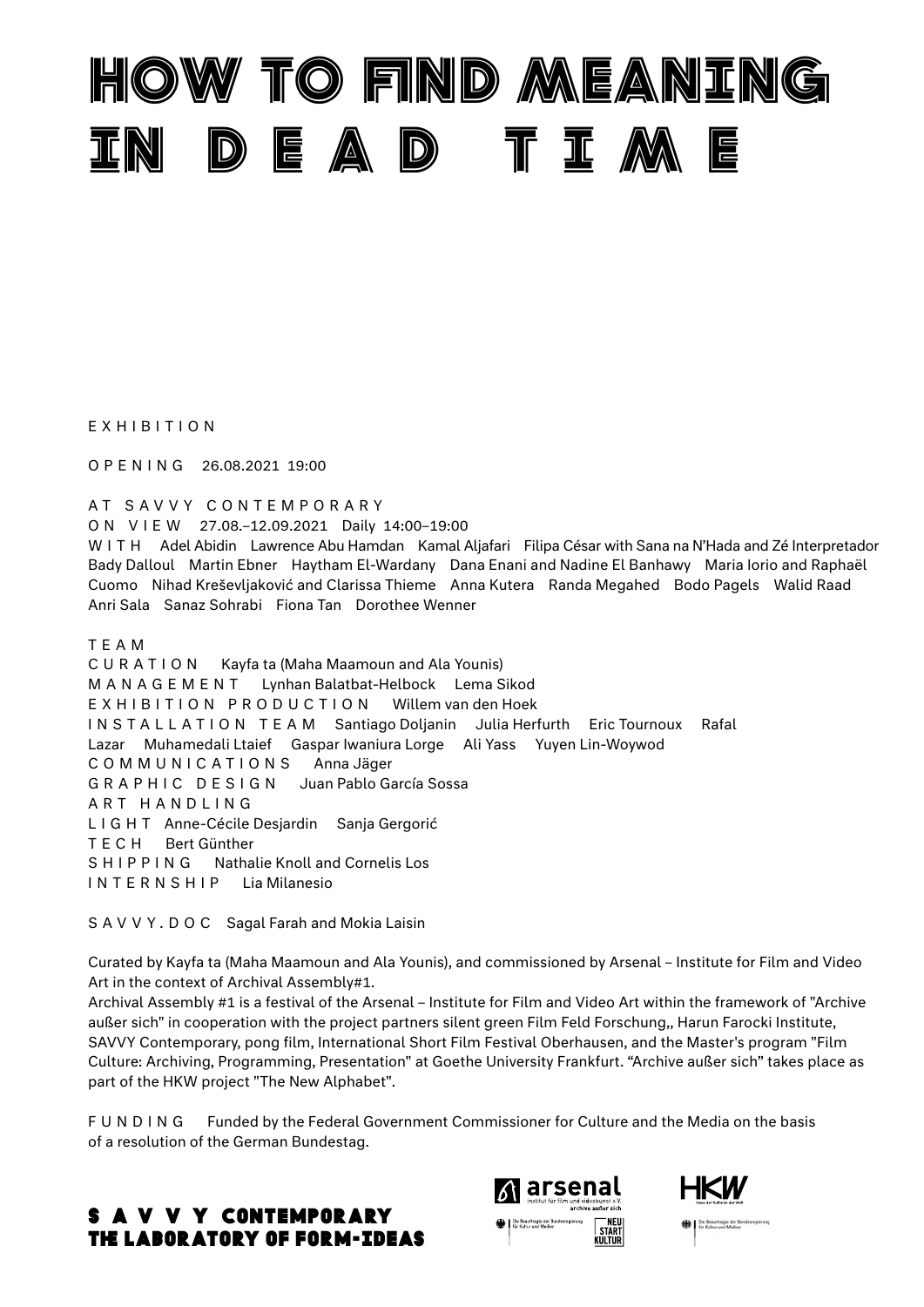# **CONTENT**

01 HOW TO FIND MEANING IN DEAD

02 FLOORPLAN

03 W ORK DESCRIPTIONS AND ARTISTS' BIOS

| ) TIME    | 04 |
|-----------|----|
|           | 06 |
| STS' BIOS | 08 |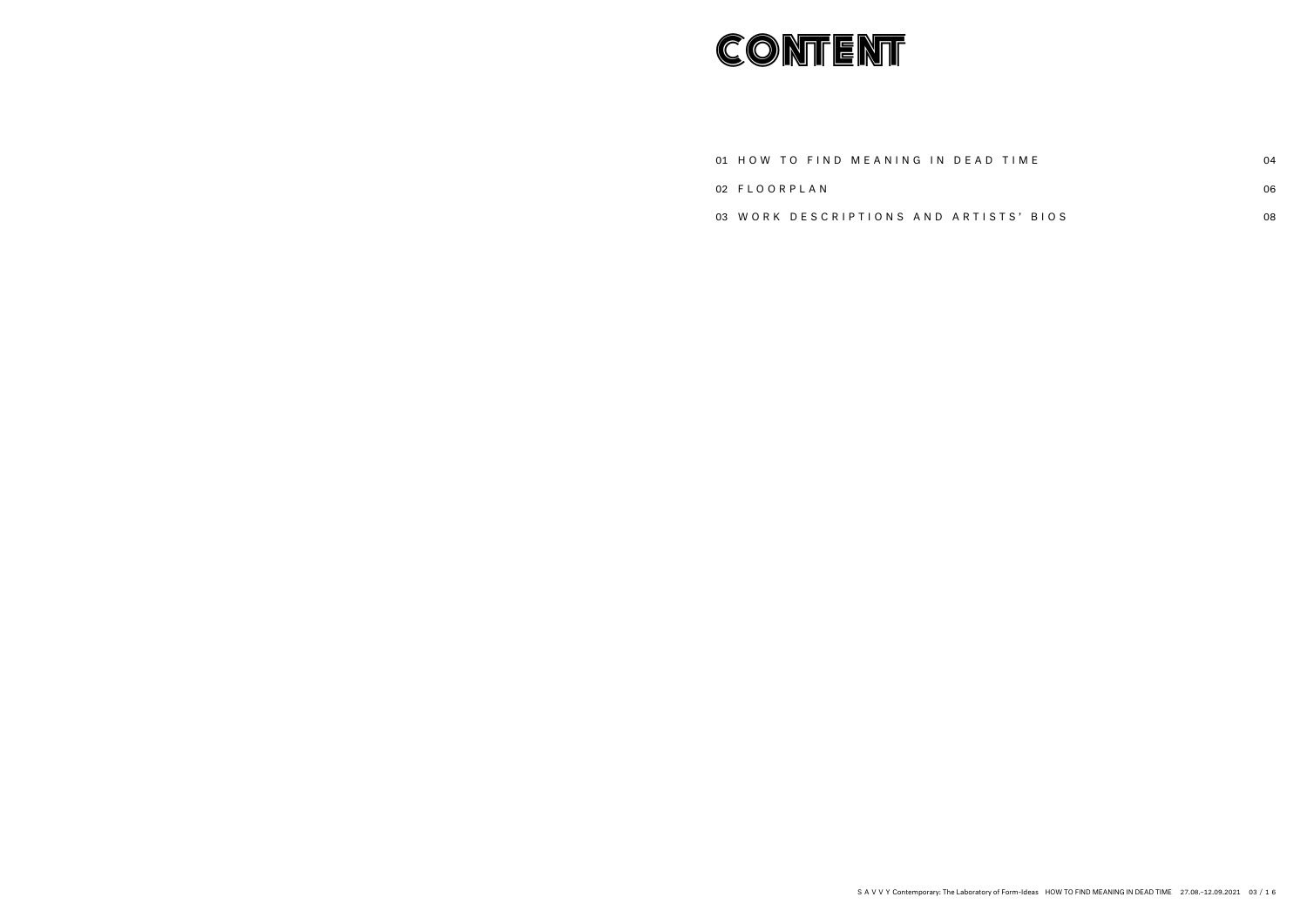In the framework of Archival Assembly #1 – the (temporary) end of the five-year project and extended international collaboration "Archive außer sich" – this exhibition by the independent publishing and curatorial platform Kayfa ta (Maha Maamoun and Ala Younis) takes a closer look into experimental languages of cultural production and dissemination, as well as the alternative histories and possibilities embedded in the archive. How to find meaning in dead time reflects on some of the key issues surrounding the archive – its agency, inert and active modes of resistance, as well as its transformative potential in expanding personal and collective histories beyond the dominant conventions of constraint and erasure.

> 1. If you sit in your room for hours on end with nothing to do, place an empty cassette tape in the player and press the record button.<sup>1</sup>

What is dead time? In physics, it is a technical term referring to the time that passes unrecorded by our detection systems due to a technical lag in the recording device. As such, dead time is unrecorded time. In history, dead time may refer to time that has disappeared from the records, due to a deliberate act of deletion, because it has been deemed unworthy or incongruous with the desired canonization of history. It may also refer to time that goes unaccounted for because the records attesting to its existence are no longer materially present, concealed by loss or decay. Moreover, the records of this time may be of a nature that is unreadable by our devices; records in minor languages, voiced by unacknowledged subjects or subjectivities, and contained in subsidiary media. Alternatively, dead time may be time that has wilfully withdrawn from our reach, "playing dead" in wait for a more opportune time to reinsert itself into the purview of the living. In all the above cases, time is not dead in itself, it is only insular to us because of our inability to attend to it.

#### A R C H I V A L A S S E M B L Y # 1 : ARCHIVE AUSSER SICH

This exhibition contains fragments of time that are inert, have escaped the record or are in the process of resurrecting from their transitory host media. These host media include but are not limited to: 16mm films, 3D-printed cassette tapes, CCTV footage, colonial photo archives, human bodies, a jeweller's closet, matchboxes, VHS tapes, the vaults of the Louvre museums, VHS tapes, a Persian carpet and others. More than a finite collection of material that we visit and employ, this archive of temporalities is also an immaterially expansive being that chose to visit and employ us, animating our bodies and possibly expanding our narratives of self, place and time.

> 7. Listen one more time. Note that what you are hearing is the sound of long, empty hours, and that the new-found meaning that you have gradually grown accustomed to is that very emptiness you had been experiencing, now abstracted from your feelings, and thoughts, and presence. You will discover that emptiness is not in itself an absence of all meaning, but rather your inability to understand new meaning.2

#### A B O U T K A Y F A T A

# HOW TO FIND MEANING DEAD TIME

Kayfa ta is a publishing initiative that uses the popular form of how-to manuals (how  $=$  kayfa, to  $=$  ta) to respond to some of today's perceived needs; be they the development of skills, tools, thoughts, or sensibilities. These books situate themselves in the space between the technical and the reflective, the everyday and the speculative, the instructional and the intuitive, the factual and the fictional. Kayfa ta was founded in 2012 by Maha Maamoun and Ala Younis.

#### COLLABORATION

This exhibition developed in the context of Archival Assembly #1, in resonance with the extended conversations held with the various individual and institutional partners that shaped the direction of the festival's program. Kayfa ta is an independent publishing and curatorial platform that focuses on alternative publishing practices, their ephemeral histories and modes of survival, dissemination and concealment. In 2019, Stefanie Schulte Strathaus (Arsenal – Institute for Film and Video Art) invited Kayfa ta to curate the exhibition of the Archival Assembly, taking as a starting point the affinities in the curatorial focus of both Arsenal and Kayfa ta, amongst which are the interest in experimental languages of cultural production and dissemination, as well as in the alternative histories and possibilities embedded in the archive. The exhibition reflects on some of the key issues surrounding the archive – its agency, inert and active modes of resistance, as well as its transformative potential in expanding our personal and collective histories beyond the dominant conventions of constraint and erasure.

Archival Assembly #1 marks the (temporary) end of the five-year project Archive außer sich. During the festival, film archives and other archival projects will meet for a public exchange. While the work of some is guided by and committed to concepts of national legacy, genre, or historical time periods, others are resistant to such ideas. Some of them are state archives and as such either easily accessible or effectively closed off to the world. The specific holdings of others have yet to make any inroads at all into the writing of film history. Archives and counter-archives: It seems as if neither can do without the other. When film archives are seen not as closed entities, but as a site for the negotiation of a transnational practice and the forging of new alliances, perhaps the old idea of so-called "world cinema" can shake off its power structure, allowing us to rethink concepts of both the world and the cinema. There is indeed hope, for the archives are beside themselves. This means: they have become subjects that are no longer satisfied with people looking into them. They want to get out of themselves. They don't just want to simply be maintained and preserved for some unknown world to come; they want to shape that world themselves. They want to turn their innermost core outwards. Being digitised is exciting, it provides them with a certain lightness and creates new opportunities and paths. Past the old archivist who was once the gatekeeper, controlling who came in and who could go out, towards a multitude of new archivists. Out of the institution and into that living reality that it once created. If they ever come back, it will be into a changed cinematic landscape, one that is right now in the process of inventing itself. But not without their help.

SAVVY Contemporary: The Laboratory of Form-Ideas HOW TO FIND MEANING IN DEAD TIME 27.08.–12.09.2021 04 / 1 6 SAVVY Contemporary: The Laboratory of Form-Ideas HOW TO FIND MEANING IN DEAD TIME 27.08.–12.09.2021 05 / 1 6

<sup>1</sup> The title of the exhibition and this excerpt are from "How to find meaning in dead time," one of the exercises in the manual by Haytham El-Wardany, *How to Disappear* (Cairo: Kayfa ta, 2013), 23. 2 Ibid, 24.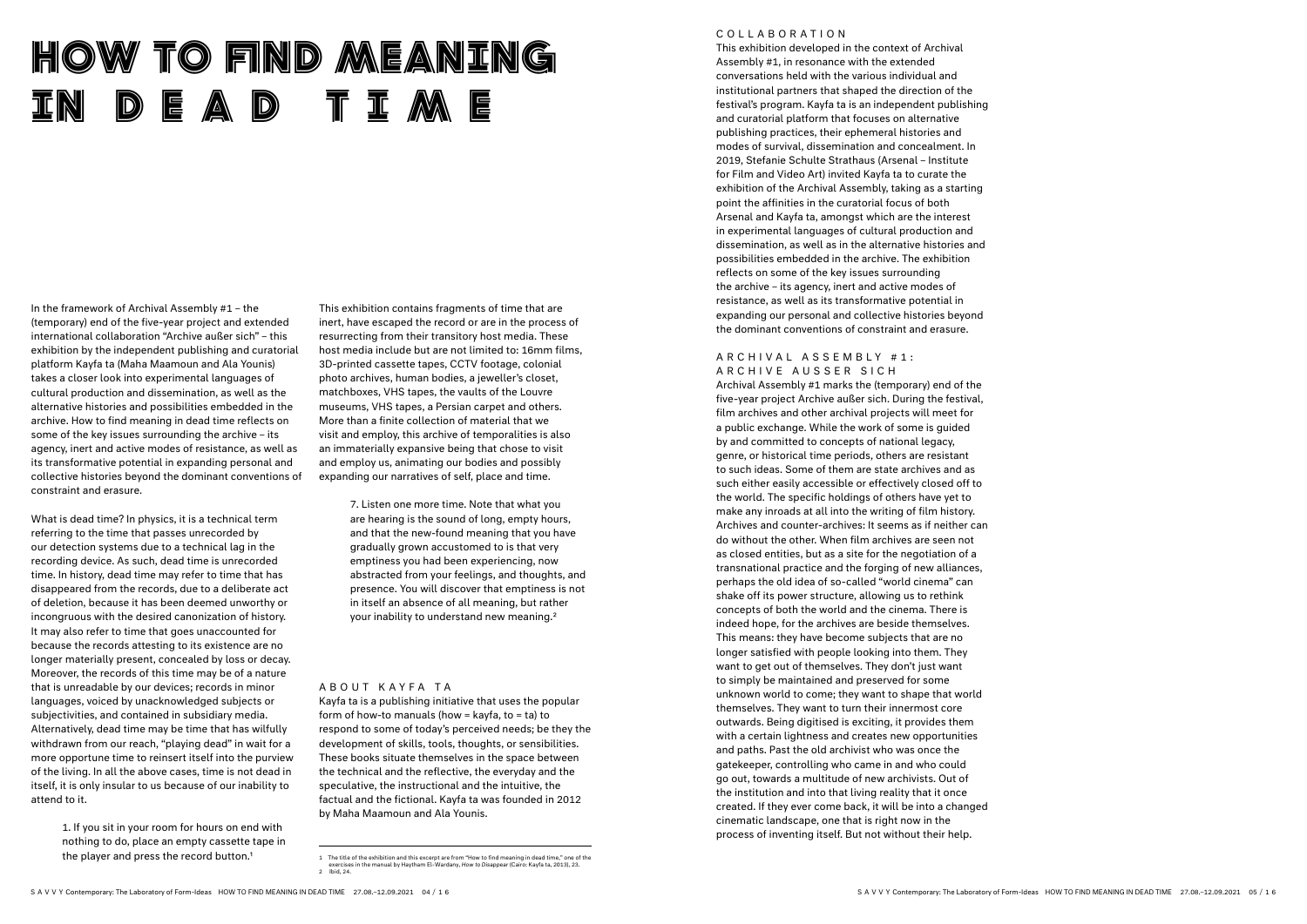# floorplan

## 01 ADEL ABIDIN

#### 03 FILIPA CÉSAR, SANA NA N'HADA, AND ZÉ INTERPRETADOR

*Back to the Future* Kinetic sculptures, five 3D printed cassette tapes, rotation mechanism, media players, pencils, speakers and pedestals. 6 x 12,5 x 1.3 cm each, durations: 4:22 min, 3:19 min, 2:14 min, 1:28 min, 1:48 min, 2019 Courtesy: the artist and Galerie Tanit, Beirut

02 ANNA KUTERA *Shortest Film of the World* Photograph, 70 x 70 cm, 1975

#### *FAIRE APPARAITRE DES BETES*

Letter by Chris Marker addressed to Sana na N'Hada, ca. 10x20 cm, aluminium on black paper with zx printer, ca. 1980s and 2020s

15 N I H A D K R E Š E V L J A K O V I Ć & CLARISSA THIEME *SJEĆAŠ LI SE SARAJEVA (Do You Remember Sarajevo) – Multitude* 3 video-monitors, 3x Raspberry PIs with random generator, archival video footage, 2021 In collaboration with Sead Kreševljaković, Nedim Alikadić & Zlatan Prohić

04 HAYTHAM EL-WARDANY *How to find meaning in dead time*  Wall text

05 KAMAL ALJAFARI *An Unusual Summer* Video, 80 min, 2020

### 06 FIONA TAN *Shadow Archive* 6 Photogravures, 2 x (78 x 100 cm) and 4 x (28 x 38 cm), 2019 Courtesy: the artist, Frith Street Gallery, London, and BORCH Editions, Copenhagen / Berlin

07 LAWRENCE ABU HAMDAN *Once Removed Video, 29 min, 2019*

08 BADY DALLOUL *A Country Without a Door or a Window*  Marker and colored pencils on paper, series of 70 drawings in matchboxes, 4.1 x 2.7 x 1.5 cm each, 2016/2021

14 DANA ENANI AND NADINE EL BANHAWY *Amateur Shooting: Through the Lens of Home Movie Stars* Video, 7 min, 2021

#### 16 WALID RAAD

*Section 7 (In a Restoration and Conservation Workshop, Paris), Section 11 (In a tunnel under the Paris Louvre), Section 17 (The Louvre)* Video, 19 min, 2019 Courtesy: the artist and Sfeir-Semler Gallery Beirut/Hamburg

17 SANAZ SOHRABI *One Image, Two Acts* Video, 45 min, 2017–2020

18 ANONYMOUS *Red Color Filter (Rotlichtfilter)* Object found in 2019

19 RANDA MEGAHED *All that's left are some words on a tag* Installation and live performance, 2021

### 09 MARTIN EBNER *Film Without Film* (after The Evil Faerie by George Landow, FLUX Film No. 25, 1 min., 1966) Painted wood, ca. 300 x 10 x 10 cm, 2013/2021

10 ANRI SALA

*Intervista (Finding the Words)* Single-channel video and stereo sound, 26 min, 1998 Courtesy: Ideal Audience International, Paris; Galerie Chantal Crousel, Paris; Esther Schipper, Berlin; Galerie Rüdiger Schöttle, Munich

11 BODO PAGELS *Mobile Cinema (Mobiles Kino)* Self-built 35mm projector, 2021

12 MARIA IORIO AND RAPHAËL CUOMO *Undead Voices* Video, 39 min, 2019/2021

13 DOROTHEE WENNER *Family Affairs* Video, 13 min, 2021



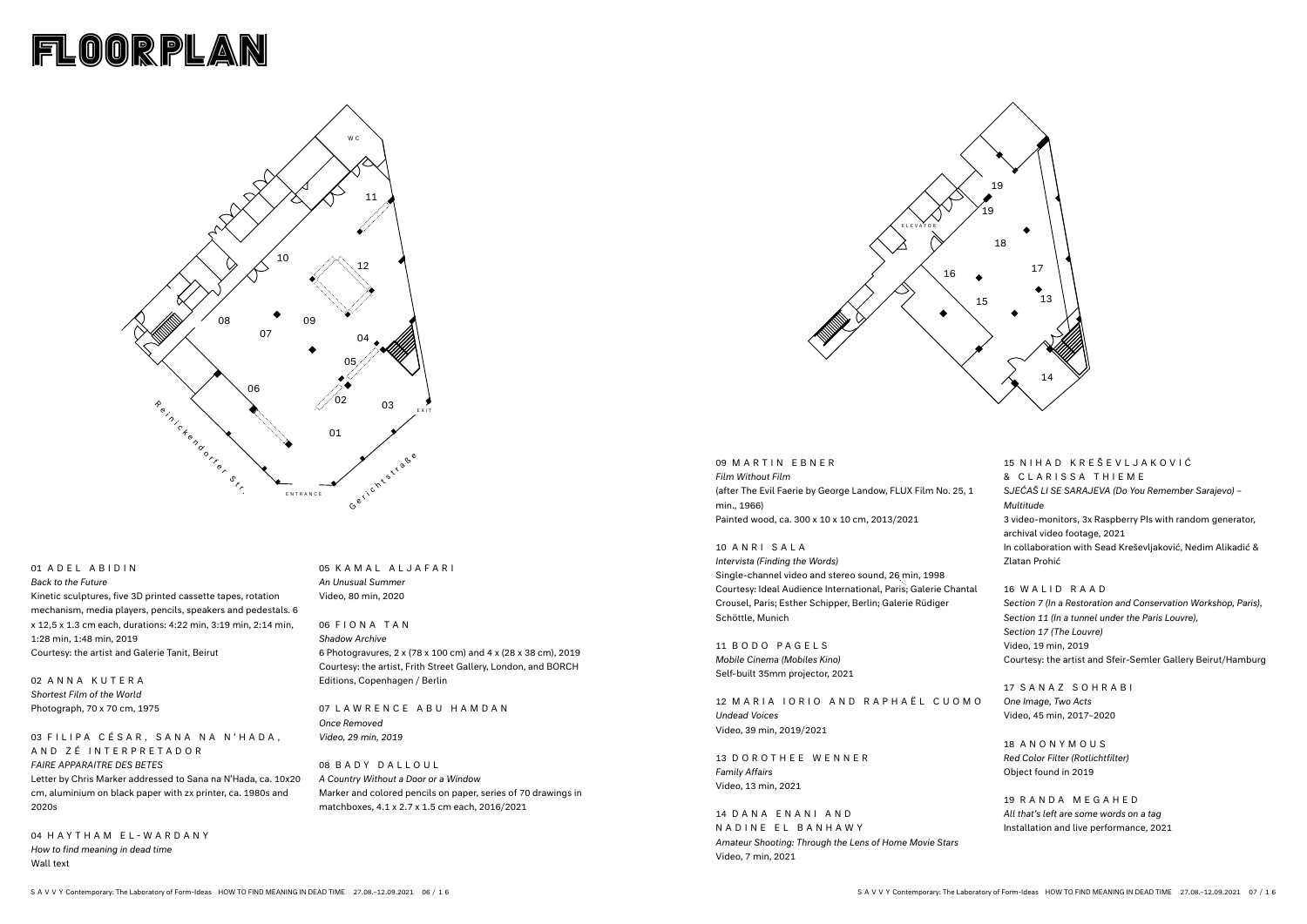# WORKs & BIOS

#### 01 ADEL ABIDIN *Back to the Future*

Kinetic sculptures, five 3D printed cassette tapes, rotation mechanism, media players, pencils, speakers and pedestals. 6 x 12,5 x 1.3 cm each, durations: 4:22 min, 3:19 min, 2:14 min, 1:28 min, 1:48 min, 2019 Courtesy: the artist and Galerie Tanit, Beirut

"Traveling in time to replay old memories while lacking the actual devices to access them. In our digital world it is as difficult to access our saved analogue as it is to access our memories. In the process of digitizing those memories, we tend to distort and deconstruct them. This piece was my first experiment with replaying old folklore songs that I used to listen to and sing as a kid, of which I have no originals. I started rewinding a cassette tape with a graphite pencil in a way to rotate the reel of time, which resulted in a distorted memory. Rewinding them at different speeds evoked a change in my perception as I found odd connotations in them. Those intangible songs were only known as lullabies, which had turned into folksongs for children." (Adel Abidin)

ADEL ABIDIN currently resides between Helsinki and Amman. He received a B.A. in painting from the Academy of Fine Arts in Baghdad (2000) and an M.F.A from the Academy of Fine Arts in Time and Space Art in Helsinki (2005). He represented Finland at the Nordic Pavilion in the 52nd Venice Biennale (2007), and his work has been shown in numerous shows including: Vanhaerents Art Collection, Brussels (2015), 56th Venice Biennale in the Iranian Pavilion (2015), The Glasstress-Gotika, 56th Venice Biennale, International Exhibition, Palazzo Franchetti (2015), 5th Guangzhou Triennial, The Guangdong Museum of Art, Guangzhou (2015), The Pera Museum, Istanbul (2015), Aga Khan Museum, Toronto, Canada (2015), Gwangju Museum of Art, South Korea (2014), The Jerusalem Show VII, Jerusalem (2014), Louisiana Museum of Modern Art, Denmark (2014), MACRO-Museum of Contemporary Art, Rome (2014), Mori Art Museum, Tokyo, Japan (2013- 2012), 54th Venice Biennale, Iraq Pavilion (2011), 10th Shariah Biennale, UAE (2011), MOCCA, Toronto (2011), Mathaf: Arab Museum of Modern Art, Doha, Qatar (2010), 17th Biennale of Sydney, Sydney (2010), 11th Cairo Biennial, Cairo (2008), Abidin was selected for the Finland Prize for Arts in 2015, and in 2011, he was a nominee for the Ars Fennica Prize in Finland.

02 ANNA KUTERA *Shortest Film of the World* Photograph, 70 x 70 cm, 1975

"The photo shows the final frame from the film strip of my work *DIALOG* (16mm, black and white, 1973). The back of my head is visible in the frame. When I look at the photo, it seems that I am looking at the face of the person in the frame, but of course I can also see the back of their head. The film narrative is created between what is visible and what can be imagined." (Anna Kutera)

> SANA NA N'HADA is a pioneer of Guinean cinema, his filmography includes the documentaries *O Regresso de Amílcar Cabral* (1976), *Les Jours d'Ancono* (1978) and *Fanado* (1984), the fiction film *Xime* (1994), *Bissau d'Isabel* (2005) and *Kadjik* (2012). N'Hada initiated *Luta ca caba inda* and *Mediateca Onshore* projects.

ANNA KUTERA is a multimedia artist: videofilm, photography, installation and performance. Born 1952 in Zgorzelec, Anna graduated from the Academy of Fine Arts in Wroclaw (1977). In 1975-1985, together with Romuald Kutera, she ran the Gallery of Recent Art (Galeria Sztuki Najnowszej) in Wroclaw. In 1975-1980, together with Jan Świdziński, she coorganised the international movement of Contextual Art, focused on researching contexts of artistic productions, which extended the concepts and patterns of the then-dominating Conceptual Art. Among her significant cycles of works are *Morphology of New Reality* (1975–1976), *Stimulated Situations* (1976–1990), My Houses (1990– ), *Genetic Contexts* (2009– ), and *POST – massmedia* (2010– ). The artist's works have been presented at over 40 individual exhibitions and numerous group exhibitions in Poland and abroad.

N'HADA, AND ZÉ INTERPRETADOR

*FAIRE APPARAITRE DES BETES*

03 FILIPA CÉSAR, SANA NA

### Letter by Chris Marker addressed to Sana na N'Hada, ca. 10x20 cm, aluminium on black paper with zx printer, ca. 1980s and 2020s

13 NOVEMBER SALUT SANA. TU VOIS COMME JE SUIS SNOB, J ECRIS A L ORDINATEUR. MAIS C EST PLUS LISIBLE QUE MON ECRITURE, ET PLUS AMUSANT QUE LA MACHINE, ET PUIS ON [PEUT] FAIRE APPARAITRE DES BETES […] (HI SANA. YOU SEE HOW SNOB I AM, I WRITE TO YOU ON A COMPUTER. BUT IT IS MORE READABLE THAN MY HANDWRITING, AND MORE FUN THAN THE MACHINE, AND THEN WE [CAN] MAKE BEASTS APPEAR […])

This is how Chris Marker begins the little note addressed to Sana na N'Hada, processed with the newly introduced ZX81 home computer in the early eighties. Marker proceeds with another reflection of media formats – the innovative 2 to 3 hour long recordable VHS tape easily permitting the duplication of any film from Marker's video library for Sana's collection in Bissau. The little black paper receipt addressed to Sana na N'Hada, aluminium-coated and 10cm wide, ends with at least five signatures: "chris", a violet handwritten Chris Marker signature, a pixelated cat pictogram, Guillaume, and "zx printer", the printer itself. But indeed other beings had been authoring through eating of the note, and for this presentation, a few more were added to the list.

This archival presentation is a collaboration between Sana na N'Hada, Filipa César, and Zé Interpretador. Produced by Mediateca Onshore and Arsenal – Institute for Film and Video Art.

ZÉ INTERPRETADOR is a musician and a skilled weaver from Guinea Bissau who works with pano de pente (literally, comb fabric), a centuries long traditional weave with long straight bands of colour made initially by Pepel and Manjak people. Zé has collaborated in the collective film project *Quantum Creole* (2019).

FILIPA CÉSAR is an artist and filmmaker, living in Berlin. Since 2011, César has been looking into the origins of militant cinema in Guinea-Bissau, its imaginaries and decolonizing potencies, developing that research into the collective projects *Luta ca caba inda* and *Mediateca Onshore*.

04 HAYTHAM EL-WARDANY *How to find meaning in dead time* Wall text

"How to find meaning in dead time" is the fourth of the preliminary exercises devised by Haytham El-Wardany in his book *How to disappear* — a book he describes as one "grounded in the experience of the unseen listener." *How to disappear* was published by Kayfa ta in 2013.

HAYTHAM EL-WARDANY was born in Cairo and lives in Berlin. His book *The Book Of Sleep*, published by Alkarma Cairo 2017, revolves around the politics and poetics of sleep. An English translation is available from Seagull Books. In 2013, he published *How to disappear* in the Kayfa ta series. The book focuses on the nature of listening, and attempts to explore the potentialities of passive activities. His recent book is *Irremediable*, a short stories collection published by Alkarma Cairo 2020.

05 KAMAL ALJAFARI *An Unusual Summer* Video, 80 min, 2020

Following an act of vandalism, the Palestinian filmmaker's father decides to install a surveillance camera to record the scenes unfolding in front of the house. Between glimpses of family life and neighbours going to work, *An Unusual Summer* captures fleeting moments of poetry, while in the background the daily choreography of Ramla, located in today's Israel, comes to the surface.

KAMAL ALJAFARI is a filmmaker and visual artist who graduated from the Kunsthochschule für Medien (Academy of Media Arts) in Cologne, Germany. His filmography includes *The Roof* (2006), which won the Best International Award at the Images Festival in Toronto and Best Soundtrack at Fidmarseille; *Port of Memory* (2009), which received the Prix Louis Marcorelles at Cinema du Reel Paris; *Recollection* (2015) and *An Unusual Summer* (2020). *Bon Voyage* (2021) marks the last work in a trilogy that intervenes in found film materials to reclaim the Palestinian image. He was a featured artist at the 2009 Robert Flaherty Film Seminar in New York, and in 2009-10 was the Benjamin White Whitney fellow at Harvard University's Radcliffe Institute and Film Study Center. His work was shown in numerous film festivals and art institutions, including showcases at the Lussas Film Festival in France and the Cinémathèque québécoise Montréal. He taught at The New School in New York, and at the German Film and Television Academy in Berlin. In 2021, Aljafari was a member of the jury at Visions du Réel film festival in Nyon, and the Locarno Film Festival in Switzerland.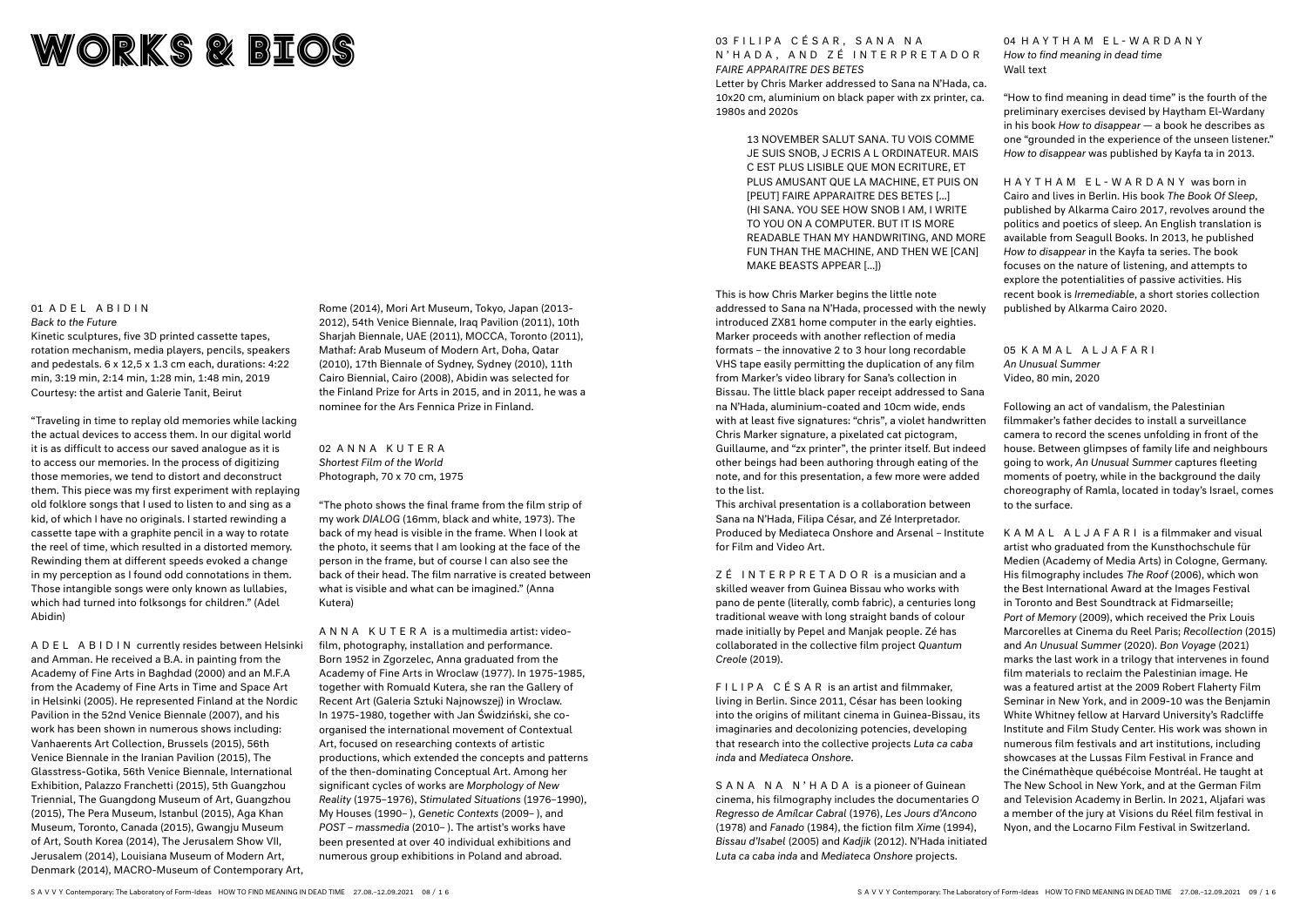06 FIONA TAN *Shadow Archive* 6 Photogravures, 2 x (78 x 100 cm) and 4 x (28 x 38 cm), 2019 Courtesy: the artist, Frith Street Gallery, London, and BORCH Editions, Copenhagen / Berlin

A strange glow pervades Fiona Tan's Shadow Archive, illuminating a well-organized collection of endless archival drawers. The starting point for the series of six black-and-white photogravures originates from Tan's fascination with the Belgian visionary Paul Otlet (1868–1944), and his ambitious goal to catalogue all human knowledge in order to achieve world peace. Together with Henri La Fontaine, Otlet initiated the creation of a world archive, the Mundaneum, in 1895. For almost forty years Otlet worked determinedly on the archive, cataloguing all kinds of human knowledge on index cards stored in large wooden cabinets. Otlet and La Fontaine developed the "Universal Decimal Classification", a numerical system of cross-references to offer permanent free access to the archive. Today, the Mundaneum, also known as the "Paper Google", might be considered a milestone in data collection and management, sharing the basic ideas behind the Internet.

FIONA TAN has built the architecture of Otlet's Mundaneum in 1:1 scale using computer generated imagery software. Whilst Tan's circular architecture is registered in all its details, the actual place does not exist. The series of photogravures shows Tan's imagined interior views of Otlet's never completed utopian archive.

Fiona Tan studied at the Rietveld Academie and at the Rijksakademie voor beeldende kunsten. Over the past twenty years, her video installations, films and photographic works have gained increasing international acclaim and have been exhibited all over the world. In 2009, she represented The Netherlands at the Venice Biennial and in 2010 she took part in the Architecture Biennial in Venice. Presentations of her work have included Documenta 11 as well as many international biennials. In 2016-17 she was artist in residence with a fellowship at the Getty Center, Los Angeles. Solo exhibitions have taken place at institutions including the 21st Century Museum of Contemporary Art, Kanazawa, New Museum of Contemporary Art, New York, Museum für moderne Kunst, Frankfurt, Vancouver Artgallery, the Baltic, Gateshead, Museum de Pont, Tilburg, MAC's, Grand Hornu. Her work is included in collections such as the Tate Modern, Guggenheim, Centre Pompidou, Stedelijk Museum Amsterdam, MCA Chicago and Schaulager, Basel. In Autumn 2020 the mid-career retrospective With the other hand opened with a double solo exhibition simultaneously at Kunsthalle Krems and the Museum der Moderne Salzburg, Austria.

### 07 LAWRENCE ABU HAMDAN *Once Removed* Video, 29 min, 2019

This audiovisual installation acts as a portrait of the time travelling life and work of Bassel Abi Chahine, a 30 year old writer and historian who has managed to obtain the most comprehensive inventory of extremely rare objects, photographs, and interviews related to the Lebanese civil war's socialist militia. He taught himself how to read and identify all manner of military equipment, including every pattern of camouflage and the origin of every AK 47, in each of his images. All this obsessive analysis and unprecedented research into this one militia was done in pursuit of material that could reconstitute what he describes as flashbacks and unexplainable memories from a previous life. Through his research, Abi Chahine realized that the lucid and personal memories of the war that he had lived with his whole life, were due to the fact that he was the reincarnation of soldier Yousef Fouad Al Jawhary, who died on February 26, 1984, in Aley, at age 16.

LAWRENCE ABU HAMDAN is a "Private Ear". His interest with sound and its intersection with politics originate from his background as a touring musician and facilitator of DIY music. The artist's audio investigations have been used as evidence at the UK Asylum and Immigration Tribunal and as advocacy for organisations such as Amnesty International and Defence for Children International together with fellow researchers from Forensic Architecture. Abu Hamdan completed his PhD in 2017 from Goldsmiths College University of London. He exhibited at the 58th Venice Biennale, the 11th Gwangju Biennale and the 13th and 14th Sharjah Biennial, Witte De With, Rotterdam, Tate Modern Tanks, Chisenhale Gallery, Hammer Museum L.A, and Casco, Utrecht. Abu Hamdan's work has been awarded the 2019 Edvard Munch Art Award, the 2016 Nam June Paik Award for new media and in 2017 his film *Rubber Coated Steel* won the Tiger short film award at the Rotterdam International Film festival. For the 2019 Turner Prize Abu Hamdan, together with nominated artists Helen Cammock, Oscar Murillo and Tai Shani, formed a temporary collective in order to be jointly granted the award.

# 08 BADY DALLOUL

*A Country Without a Door or a Window* Marker and colored pencils on paper, series of 70 drawings in matchboxes, 4.1 x 2.7 x 1.5 cm each, 2016/2021

Bady Dalloul's work *A Country Without a Door or a Window* takes as its starting point the civil war in Syria, the home country of the artist's family. Since 2011, the artist has observed the development of the conflict by way of images disseminated by the media, which he reclaims in the form of miniature drawings with childish BADY DALLOUL is an artist based in Paris, his work imbued with a political, sociological and historical dimension confronts and creates a dialogue between the imagined and the real, calling into question the logic of the writing of History. Bady Dalloul uses different mediums: writing, performance, drawing, video and object. His works are part of the permanent collections of the MAC / VAL Museum, the Frac / le Plateau, the Frac Champagne Ardenne, the Darat al Funun, the Institut du Monde Arabe and the Kadist Art Foundation. Sciencespo Prize for Contemporary Art in 2016; in 2017 he received the Prize for Contemporary Arab Creation from the Friends of the Institute of the Arab World. In 2020, his work participated in the exhibitions "How to maneuver: Shapeshifting texts and other publishing tactics" curated by Kayfa ta for Warehouse421, Abu Dhabi, and in "Our world is burning" at the Palais de Tokyo as well as "Orientalisms" at the IVAM in Valence. In 2021, his work will be exhibited with the BNF collections at Louvre Abu Dhabi.

09 MARTIN EBNER *Film Without Film* (after *The Evil Faerie* by George Landow, FLUX Film No. 25, 1 min., 1966) Painted wood, ca. 300 x 10 x 10 cm, 2013/2021

*The Evil Faerie*, by George Landow aka Owen Land, was made in 1966 as part of George Maciunas' Fluxfilm Anthology. Following a comprehensive title sequence, *The Evil Faerie* only shows a single gesture by an actor whose identity remains unknown. The film is thus of a purely informative nature, communicating nothing more than this one, not a clearly decipherable gesture. What the "evil faerie" wants to express, we don't know, and it is left open for interpretation. We do not even know for sure who made the film (Landow or rather Maciunas himself?), but at least – and this is agreed upon – even if it is a very short one, it still is a movie. It even found its way into an archive. The work *Film Without Film* (after *The Evil Faerie*) acts as a kind of Non-NFT (Non-non-fungible token), stored in loose pieces of painted wood instead of chains of data blocks, invoking a decidedly communitaristic and playful approach to copyright, ownership, memory, and proof, as practiced by a generation of maybe humble, maybe disillusioned, maybe artists, some years ago.

MARTIN EBNER is an artist living and working in Berlin. For the past decade he has focused on film

and video, while engaging with installation, sculpture and images.

# 10 ANRI SALA *Intervista (Finding the Words)* Single-channel video and stereo sound, 26 min, 1998

Courtesy: Ideal Audience International, Paris; Galerie Chantal Crousel, Paris; Esther Schipper, Berlin; Galerie Rüdiger Schöttle, Munich

In the process of moving houses with his family, Anri Sala discovered a 20-year-old 16mm newsreel film, containing images of a congress of the Albanian Communist Party. In the film a young Valdet, leader of the Communist Youth Alliance, is seen making a speech, and later giving an interview. But Sala could not make out what she was saying, because the sound had been lost. This woman is Sala's mother who had left behind these hopes, fears, ideals, disappointments, deceptions, and rebellions of her youth. Intent on learning the contents – which Valdet herself cannot remember – Sala takes the film to a school for the deaf in Tirana, and with the help of lip readers, his mother's words are deciphered. Intervista captures the moment when Sala shows his mother a video of the film again. This time, with her words recovered and subtitled on the screen, she confronts her younger self. Her communist ideals and the current chaos in Albania collide, offering a moving opportunity for reflection on the country's – and one woman's – history and present state.

ANRI SALA constructs transformative, timebased works through multiple relationships between image, architecture, and sound, employing these as elements to fold, capsize, and question experience. His works investigate ruptures in language, syntax, and music, inviting creative dislocations, which generate new interpretations of history, supplanting old fictions and narratives with less-explicit, morenuanced dialogues. His work has been the subject of solo exhibitions at Kunsthaus Bregenz (2021); Buffalo Bayou Park Cistern, Houston (2021); Centro Botìn, Santander (2019); Mudam, Luxembourg (2019); the Castello di Rivoli, Turin (2019); Museo Tamayo, Mexico City (2017); the New Museum, New York (2016); Haus der Kunst, Munich (2014); Centre Pompidou, Paris (2012); Serpentine Gallery, London (2011); Museum of Contemporary Art North Miami (2008); and ARC, Musée d'Art Moderne de la Ville de Paris (2004). He has also participated in major group exhibitions and biennials internationally, including the Fifty-seventh Venice Biennale (2017), documenta (13) (2012), the Twentyninth São Paulo Biennial (2010), the Second Moscow Biennale of Contemporary Art (2007), and the Fourth Berlin Biennale (2006). In 2013, he represented France in the Fifty-fifth Venice Biennale.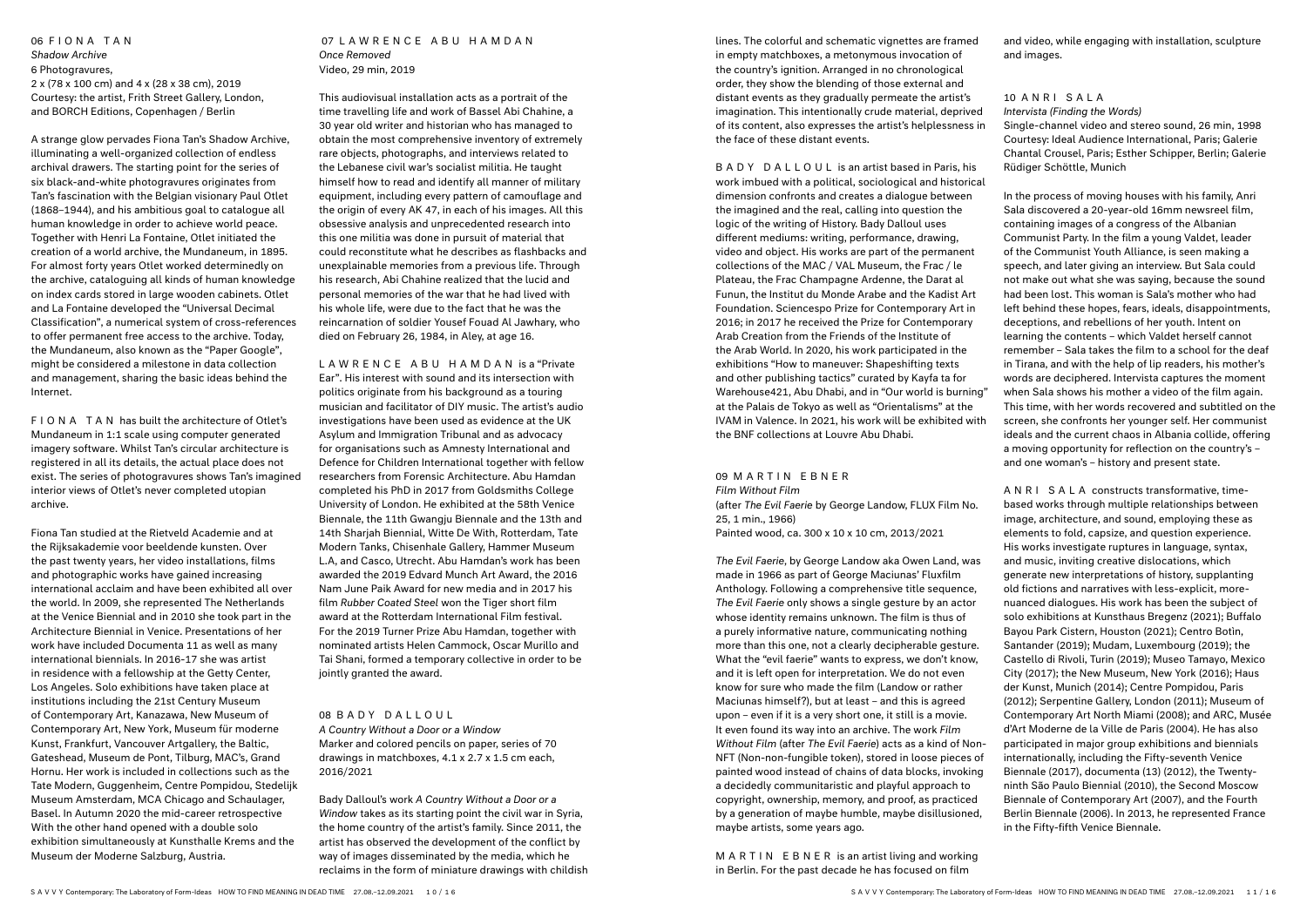## 11 BODO PAGELS *Mobile Cinema (Mobiles Kino)* Self-built 35mm projector, 2021

When his workplace, the Arsenal Cinema, had to be closed due to corona, the projectionist Bodo Pagels temporarily went down into his cellar. Thinking back to the Landfilm, a mobile film setup that was used during the GDR years to bring cinema to rural populations, he wanted to build a mobile 35mm projector that could be carried and set up by one person. He set himself the goal of exclusively using recycled material. Searching in the storage rooms at the Arsenal he found components that were no longer being used, such as a single shutter mechanism that was not appropriate for screening silent films. To reduce noise he built the case for the projector out of wood and old aluminum plates. Thanks to LED technology he was able to find a suitable projection lamp that allows the image to be stopped without risking burning it. What we know from color correction work in the laboratory can also now be used by a wider public for installations, performances or film analyse.

12 MARIA IORIO AND RAPHAËL CUOMO *Undead Voices* Video, 39 min, 2019/2021

BODO PAGELS is an amateur filmmaker, projectionist and cinema technician. He was trained in the 1980s in the former GDR where he also worked for Landfilm, a state initiative which organised mobile cinema screenings in rural areas. Since 2000, he works as projectionist at the Arsenal.

*Undead Voices* focuses on the archive as a subject rather than a repository of material, and invites us to reflect critically on the absences it encompasses, on the politics of knowledge, and on possible alternative ways of writing history. The starting point is a Super 8mm amateur film, *Donne Emergete!* (1975), by Isabella Bruno. Examination of the reel, recently rediscovered and consigned to the Centro Sperimentale di Cinematografia ANCI, revealed that the film is, according to archival criteria, damaged beyond repair. Reviewing its devastated chemical emulsions, the project exposes the effects of marginalization on "minor cinemas" as well as the dissemination or destruction of the material culture related to 1970s protest movements in Italy. Nevertheless, it manages to reactivate the documentation of feminist demonstrations and assemblies, gestures of resistance and love, and several songs that populate the soundtrack–ghostly sequences that reveal strange and transgressive invocations of undead voices calling out to us from the afterlife.

# M A R I A I O R I O A N D R A P H A Ë L

CUOMO are an artist duo based in Geneva and Berlin. Favouring a collaborative praxis and longterm development, the duo's artistic projects retrace different past and present mobility regimes and manifest the intertwined histories of these movements of life and migrant cultures. Their recent films focus on the conditions under which narratives can emerge and resistant knowledge be transmitted and translated; by questioning the hierarchy between the semantic and the vocal, they shift attention to unheard or neglected voices and to the aesthetical and political dimensions of listening. Their work integrates a curatorial approach and revisits the expanded field of moving image practices and "minor" cinemas – amateur, feminist, decolonial.

### 15 N I H A D K R E Š E V L J A K O V I Ć & CLARISSA THIEME *SJEĆAŠ LI SE SARAJEVA (Do You Remember Sarajevo)*

IORIO/CUOMO have shown their work internationally in various exhibitions and film festivals, including Cronache di quel tempo (Istituto Svizzero, Palermo); Documenta 14 Public Program (Athens); If Not For That Wall (CiC, Cairo); Quadriennale 16 (Rome); Visions du réel (Nyon); Logica del passaggio (Querini Stampalia, Venice); Europe. The Future of History (Kunsthaus Zürich); FID (Marseille); Twisted Realism (Argos, Brussels); Courtisane Festival (Ghent); Chewing the Scenery (54th Venice Biennale); Der Standpunkt der Aufnahme, (Arsenal, Berlin); The Maghreb Connection (Townhouse Gallery, Cairo).

13 DOROTHEE WENNER *Family Affairs* Video, 13 min, 2021

Almost 60 years after its inauguration, Arsenal – Institute for Film and Video Art does not just possess a comprehensive collection of films, but has become an archive of its own history. Unlike most film archives, no official criteria were ever agreed upon acquiring works. The archive grew instead from a curatorial practice, emerging both from film programming work as well as through cooperation with an international network of contacts and the necessary responsibility this implies. Thus, not only single films but also collections threatened by censorship or damage found shelter in the archive. Following the fall of the Berlin Wall, Arsenal was able to obtain parts of the Soviet Army's film holdings which would otherwise have been destroyed. Erika and Ulrich Gregor tell the story in a new video as part of the series *Family Affairs* by Dorothee Wenner.

DOROTHEE WENNER is a free-lanced filmmaker, film curator and writer based in Berlin. Among other employers, she serves as external curator at Humboldt Forum for film/cinema and as delegate to Berlin International Film Festival for the Subsahara-Africa region. Since inception in 2005, Dorothee Wenner belongs to the jury of Lagos based African Movie Academy Awards. Her latest work as a filmmaker was the web-series *KINSHASA COLLECTION* (www.kinshasacollection.com). As longtime collaborator of the Arsenal and member of the selection committee of the Forum (until 2019), she began her ongoing interview series *Family Affairs* in 2011 the framework of the project Living Archive – Archive work as contemporary artistic and curatorial practice.

# 14 DANA FNANIAND

NADINE EL BANHAWY *Amateur Shooting: Through the Lens of Home Movie Stars* Video, 7 min, 2021

"I witness what you capture. I observe, I investigate, and I reminisce. Egyptian film archivists explore home movies collected by Magdy Rafla, a jeweller and a film enthusiast, from the 1950s–1970s. We identify what is known and what isn't. Through the presence of known Egyptian movie stars, we wonder about the differences between the private world and the commercial." (Dana Enani) \*\*

DANA ENANI is an independent filmmaker born in 1996 in Cairo. She graduated as a media designer from the faculty of Applied Arts and Sciences of the German university in Cairo. She worked on five short films independently that are experimental, essay documentary, and fiction.

NADINE EL BANHAWY is an aspiring filmmaker currently living and working in Cairo. She graduated from the German University in Egypt, with a major in media design. She expresses herself through her visuals, thoughts and passion in experimenting. She finds herself in poetic documentaries and personal films; *Between Vocals and Veins* is one of her personal documentaries tackling spaces and bodies, which are topics of great interest to her; And "Why" is always a great lead for her to discover things.

*– Multitude* 3 video-monitors, 3x Raspberry PIs with random generator, archival video footage, 2021 In collaboration with Sead Kreševljaković, Nedim Alikadić & Zlatan Prohić

This experimental spatial setup lets the Library Hamdija Kreševljaković – Video Arhiv Sarajevo speak for itself. The Video Arhiv is a private collection of amateur videos filmed by a group of friends around the siblings Kreševljaković and Nedim Alikadić between 1992 and 1995 in besieged Sarajevo. Video Arhiv was community driven and collected a diversity of individual perspectives. Recurring viewings, in which randomly picked videos were watched and discussed, were as important as filming and collecting the footage. *Sjećaš li se Sarajeva – Multitude* translates this archival

forum to the gallery space and invites visitors to encounter the raw material of the Video Arhiv in a spatial arrangement. There are three different types of material characterizing the collection: amateur documentaries, local broadcasts and artistic films. A random generator continually selects videos by chance, while ensuring that material from each of the different collection strands are presented concurrently on the three monitors. A reset button allows visitors to restart the selection process at any time.

NIHAD KREŠEVLJAKOVIĆ is director of the MESS International Theatre Festival in Sarajevo since 2016. Before, he worked as the director of Sarajevo War Theatre, and the International Theatre Festival MESS where he worked as executive producer since 1994. He graduated from the University of Sarajevo, Faculty of Philosophy, Department of History. Together with his twin brother Sead, realizing the extreme importance of the siege of Sarajevo and the war, they documented events and daily life under the siege with their camera. This activity resulted in a video-library that holds over a 1000 hours of recorded materials, leading to formation of the local NGO Videoarchive – Library Hamdija Kreševljaković. He is the author of a significant number of documentaries. The two brothers, together with Nedim Alikadic, are also coauthors of the documentary film *Do you remember Sarajevo?* Since 2005, he also works as artistic director of Memory Module, a special program of International Theatre Festival MESS. In 2019 Nihad Kreševljaković was awarded with the KAIROS Prize.

CLARISSA THIEME 's work ranges from photography, film/video, installation, performance as well as text and often traces the identitary implications of memory processes and the reconstruction of collective experiences and traumas. Her practice is research-based and often collaborative. Thieme studied media arts at the Berlin University of the Arts (UdK), holds a degree in cultural studies and aesthetic practice, and is a Research Alumni of the Berlin Center for Advanced Studies in Arts and Sciences (BAS). Her work has been presented internationally in numerous exhibitions and festivals, most recently including Kunsthalle Mannheim (2021); neuer berliner kunstverein (2021); Anthology Film Archives, NYC (2021); Rencontres Internationales Paris (2021); Haus der Kulturen der Welt (2021), Berlinale Forum (2020), Staatliche Kunstsammlungen Dresden (2019). Works include *Today is 11th June 1993* (film, 13′, & installation/ performance, 2018), *Weiter war nichts, ist nichts* (installation, 2019), *Can't You See Them? - Repeat.* (Film, 8' & Installation 2019), *What Remains / Šta ostaje I Was bleibt / Re-visited* (Film, 70', 2020), *Archival Grid, Preview* (Installation, 11', 2021 with Charlotte Eifler).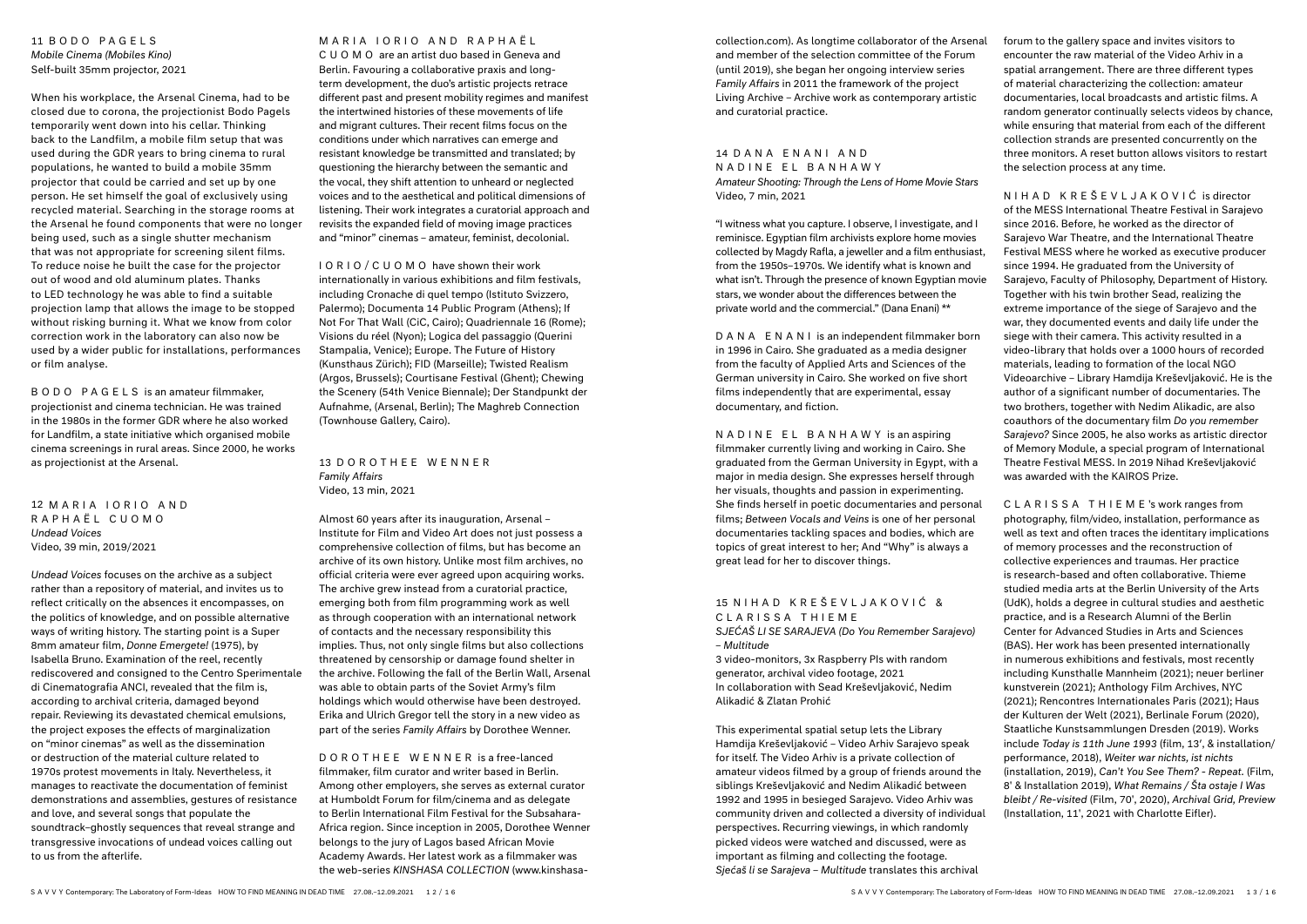#### 16 WALID RAAD

*Section 7 (In a Restoration and Conservation Workshop, Paris), Section 11 (In a tunnel under the Paris Louvre), Section 17 (The Louvre)* Video, 19 min, 2019 Courtesy: the artist and Sfeir-Semler Gallery Beirut/Hamburg

"For two years, between 2010 and 2012, I was an artistin-residence in the Louvre in Paris. I was documenting the construction of the Louvre's eighth and newest department, Le Département des art de l'Islam, as well as the establishment of a second Louvre in Abu Dhabi. The included videos proceed from official Louvre footage I accessed during my residency in Paris. The stories I recount are informed by my various encounters in Paris and Abu Dhabi." (Walid Raad)

central figure, with cinemas the contested emblem of colonial development. Reading the Iranian New Wave cinema against the backdrop of growing raw material sovereignty and a nationalization movement, this film analyzes two integral films of this period, namely Ebrahim Golestan's *A Fire* (1961) and Amir Naderi's *The Runner* (1984). It reframes oil not solely as an exchangeable commodity but rather as an archive itself, one that constitutes a web of imaginations, aspirations, and struggles.

WALID RAAD is an artist and a Professor of Art in (the still-charging-tuition) The Cooper Union (New York, USA). Raad's works include *The Atlas Group*, a fifteen-year project between 1989 and 2004 about the contemporary history of Lebanon, and the ongoing projects *Scratching on Things I Could Disavow* and *Sweet Talk: Commissions* (Beirut). His books include *Walkthrough, The Truth Will Be Known When The Last Witness Is Dead, My Neck Is Thinner Than A Hair, Let's Be Honest The Weather Helped*, and *Scratching on Things I Could Disavow*. Raad's solo exhibitions include the Louvre (Paris), The Museum of Modern Art (New York, USA), ICA (Boston), Museo Jumex (Mexico City), Kunsthalle Zurich (Zurich), The Whitechapel Art Gallery (London), The Hamburger Bahnhof (Berlin). His works have also been shown in Documenta 11 and 13 (Kassel), The Venice Biennale (Venice), Whitney Bienniale 2000 and 2002 (New York), Sao Paulo Bienale (São Paulo), Istanbul Biennal (Istanbul), Homeworks I and IV (Beirut). Raad is the recipient of the Aachener Kunstpreis (2018), ICP Infinity Award (2016), the Hasselblad Award (2011), a Guggenheim Fellowship (2009), the Alpert Award in Visual Arts (2007), the Deutsche Börse Photography Prize (2007), the Camera Austria Award (2005), and a Rockefeller Fellowship (2003).

### 17 SANAZ SOHRABI *One Image, Two Acts* Video, 45 min, 2017–2020

With a particular focus on the historical ethnographic film and photographic surveys produced by British Petroleum (BP), *One Image, Two Acts* examines the formations of early modernist infrastructures of leisure in the oil towns of South-Western Iran. This emergent oil industry was not limited to the company's colonial expansion; the multifaceted infrastructures produced political assets, and shaped politics along the way. This film examines the ways in which BP's visual regimes of petro-modernity were countered by a growing anti-colonial cinema in which oil was a

\*\* The contribution by Dana Enani and Nadine El Banhawy as well as by Randa Megahedare are artistic responses to the film collection by Magdy Rafla.

SANAZ SOHRABI 's work at large engages with the politics of recovery in photographic archives and the role of photography and film as technologies of public-making and subject positioning. Sohrabi received her BFA from University of Tehran College of Fine Arts (2011) and an MFA from the School of the Art Institute of Chicago with a merit scholarship (2014). Currently a doctoral candidate and supported by Fonds de Recherche du Québec Société et Culture at Concordia University, Montréal, her doctoral artistic research explores the contested historical role that visual representations of oil have played in shaping ideas about colonial petromodernity, postcolonial sovereignty, and resource nationalism in Iran. Sohrabi's work has screened and exhibited internationally at Videonale 16 at Kunstmuseum Bonn, Germany, International Film Festival Rotterdam, Sheffield Doc/ Fest, Montréal International Documentary Film Festival RIDM (nominated for national short and mid-length competition), Ann Arbor Film Festival (Winner of Juror's Award), European Media Arts Festival, Osnabrück, Kasseler DokFest, Germany (nominated for Golden Key Award), Athens International Film and Video Festival, Fiva 06 Buenos Aires (first prize for short film), Images Festival, Iowa City International Documentary Film Festival, and Cairo Film and Video Festival.

18 ANONYMOUS *Red Color Filter (Rotlichtfilter)* Object found in 2019

In 2015 the filmmaker and critic Didi Cheeka went to look at the former spaces of the Colonial Film Unit in Lagos, later called the Nigerian Film Corporation (NFC), to see if they would be suitable as a cinema for the Lagos Film Society. While there, he came across the remains of decades worth of film and cinema culture material: old film rolls, projectors, and other technical equipment, alongside an abandoned cinema. With the support of the Goethe-Institut, he invited staff from the Arsenal to visit the spaces along with him. This turned into an extensive archival and restoration project, with the participation of a large number of institutions. The Lagos Film Society, the Nigerian Film Corporation (which includes the National Film Institute and the National Film, Video and Sound Archive), and the Arsenal were soon joined by the Institute for Theater, Film and Media Studies at the Goethe University in

Frankfurt and the DFF – Deutsches Filminstitut & Filmmuseum, which led to the founding of a Masters' Program at the University of Jos. The red light filters were found in Lagos between the film canisters on the shelves, illuminated by the sun shining through the window at that hour.

19 RANDA MEGAHED *All that's left are some words on a tag* Installation and live performance, 2021

This project is dedicated to the activities that keep memories alive. The activity of archiving, as opposed to the sites that we call archives, sheds light on the effort needed to prevent memories from getting lost, disappearing or being covered by dust over time. Thereby, we turn to the idea of "weight" to show the heaviness and lightness involved in uncovering pieces, shedding light on them, and keeping their memories alive. We explore the invasiveness and the weight that archives carry and the dust that keeps gathering, requiring "cleaning". On the other hand, we explore the lightness and fragility of an object archived. They may seem normal, light, and insignificant, but the memories they hold give them value and immeasurable (abstract) weight, and a certain fragility to time and dust. \*\*

RANDA MEGAHED is a media designer, artist, aspiring filmmaker and dancer. Born in Cairo, Megahed graduated from the German University in Cairo, majoring in Applied Arts. She is currently studying for a master degree of arts in Tourcoing, France. Megahed often mixes different mediums in her work, from photography and videography to performance, sound and installations. She works with themes related to memory, disappearances and relationships and uses the archives as a tool in her work.

Magdy Rafla was a jeweler who lived in Cairo till his death in 2018 at the age of 87. Rafla was a dedicated cinephile who collected thousands of films from all around the world spanning from the early 1900s to the 1980s. The diverse collection material includes international classics, but the real treasure is amateur footage of Egypt shot during the 1920s and 1930s. Capturing local provinces, bustling Cairene streets, and governorates such as Port Said and Alexandria, with material shot by both Egyptians and Europeans living in the country, the footage provides a unique window into Egyptian life during the British protectorate era. It also contains footage shot in European cities by Egyptians during the 1950s and 1960s. Cimatheque – Alternative Film Centre and Arsenal are collaborating on the artistic, curatorial, and scientific examination of the collection with a group of researchers and artists from Cairo that includes Ihab Rafla, Ali Atef, Nadine El Banhawy, Dana Enani, Tamer El Said, Randa Megahed, and Maged Nader.